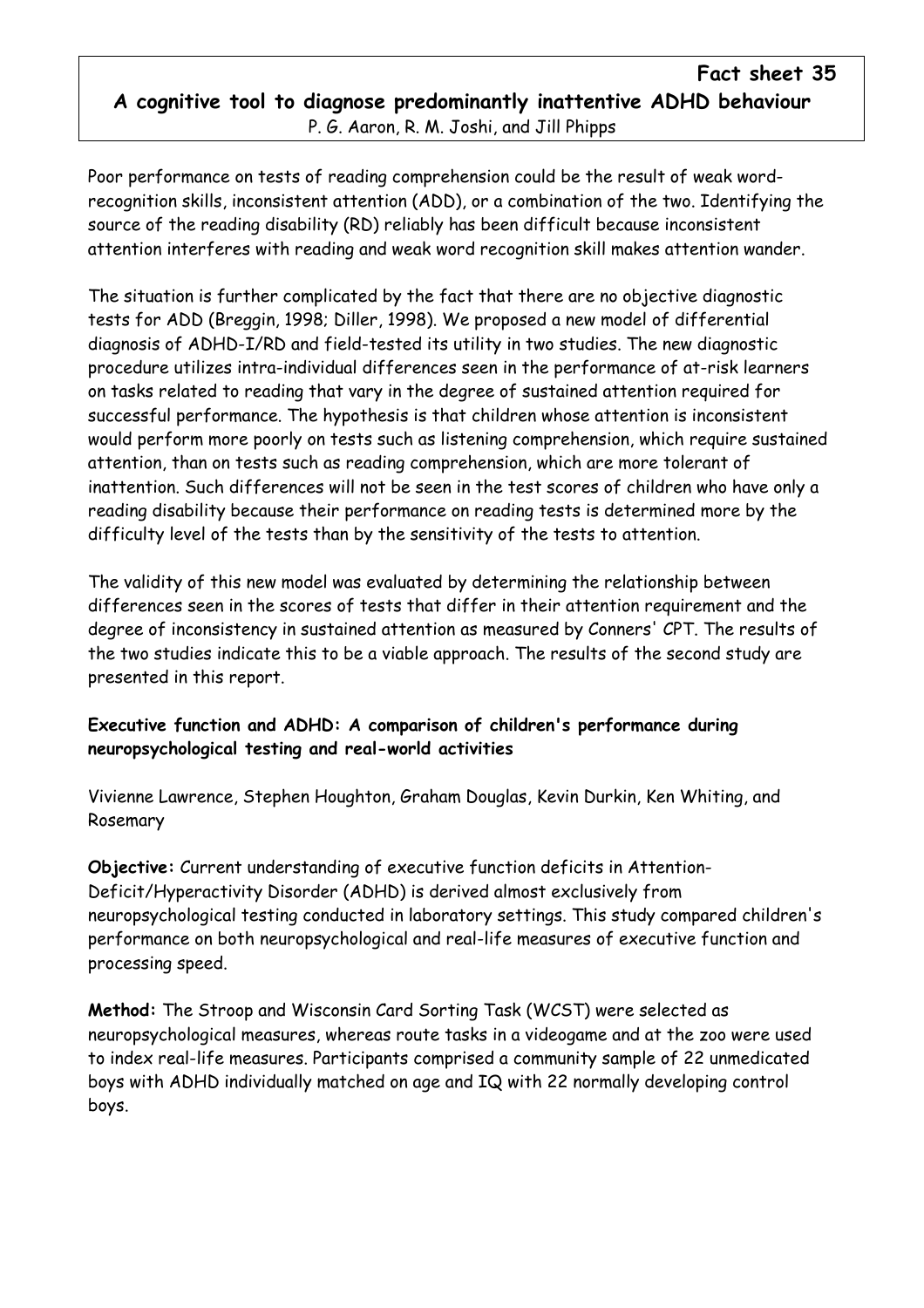Results: There were no group differences in executive function on the Stroop or zoo tasks, but the ADHD group exhibited deficits in set-shifting as assessed by the WCST (perseverative errors and responses) and videogame play (fewer challenges completed). Also, the ADHD group showed slowed processing speed on the Stroop (slower colour naming) and zoo activity (longer time to complete task), as well as a slower rate of acquisition of the sorting rule on the WCST (more trials to complete first category). Efficient and flexible videogame play (number of challenges completed) was related positively to efficacy on the Stroop (number of items named correctly in the interference and two control conditions) and inversely related to set-shifting problems on the WCST (perseverative responses and errors). Also, problems in goal-directed behaviour at the zoo (number of deviations from designated route) were related to problems in set shifting on the WCST (perseverative responding).

Conclusions: Children with ADHD exhibit impairments in executive function and processing speed in real-world activities as well as in neuropsychological testing. Cognitive deficits detected by standardized neuropsychological testing are related to performance difficulties in real-world activities.

## Knowledge and attitudes about Attention-Deficit Hyperactivity Disorder (ADHD): A comparison between practicing teachers and undergraduate education students

# Bruna Bekle

The knowledge and attitudes of practicing teachers regarding ADHD were compared with those of undergraduate education students. Key elements of studies of American and Canadian teachers by Jerome, Gordon, and Hustler (1994) and Jerome, Washington, Laine, and Segal (1999) were replicated. Information was gathered about participants' demographic background (training in ADHD), attitudes towards ADHD, and knowledge about its diagnosis and treatment.

Results confirmed the existence of some knowledge gaps, although both practicing teachers and undergraduate education students possessed sound information about ADHD. Misconceptions about ADHD primarily concerned dietary treatment. Attitudes and knowledge were significantly correlated and most participants regarded ADHD as a valid diagnosis with implications for the school setting, and expressed a desire for comprehensive training. Despite similar results for both samples, teachers achieved higher accuracy on knowledge-based questions. These results are discrepant from those of Jerome et al. (1999) who found teachers and students to be similar in factual knowledge. Implications of these findings for curriculum development in academia and in-service teacher training are highlighted.